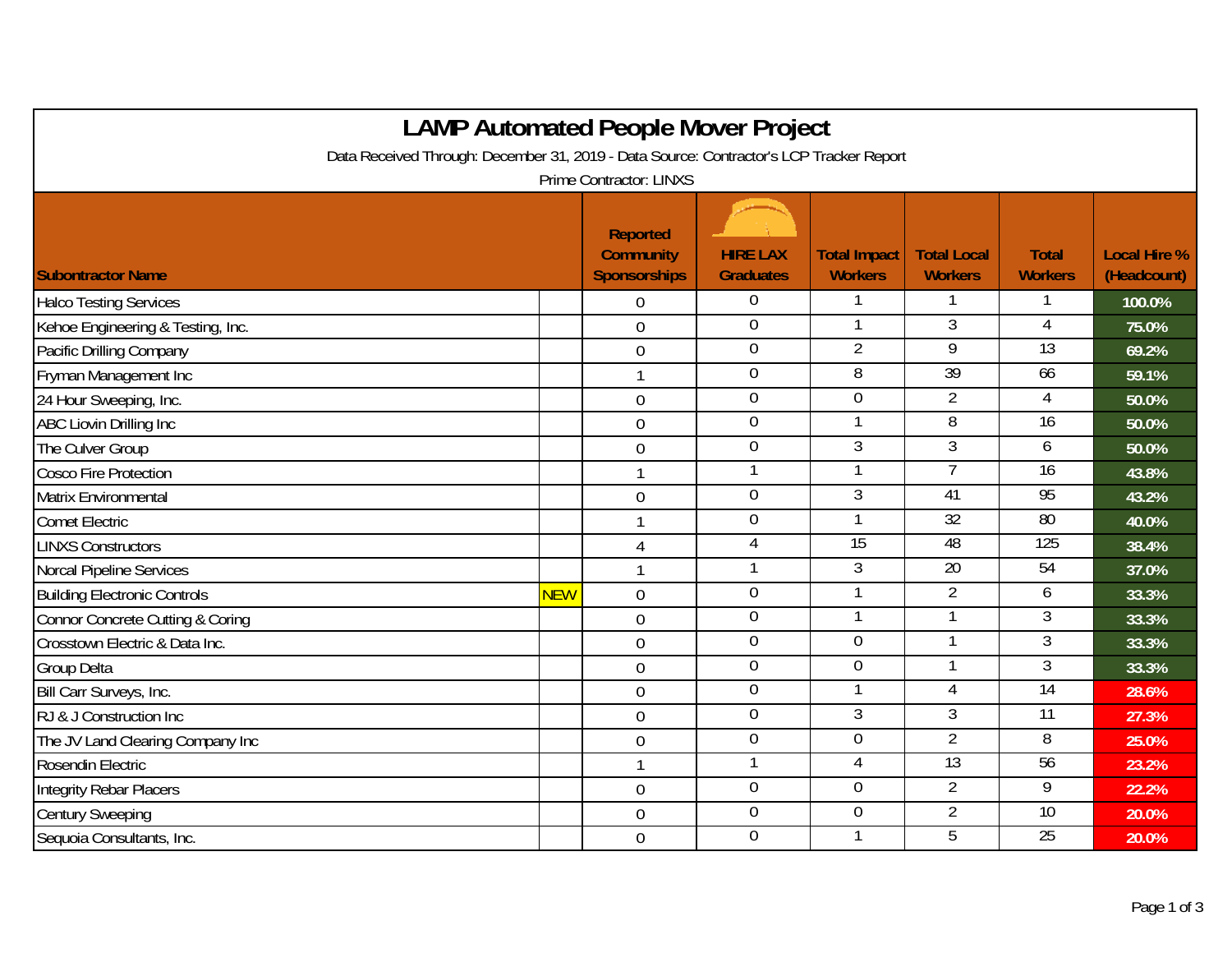| <b>LAMP Automated People Mover Project</b>                                              |            |                                                     |                                     |                                       |                                      |                                |                                    |  |  |
|-----------------------------------------------------------------------------------------|------------|-----------------------------------------------------|-------------------------------------|---------------------------------------|--------------------------------------|--------------------------------|------------------------------------|--|--|
| Data Received Through: December 31, 2019 - Data Source: Contractor's LCP Tracker Report |            |                                                     |                                     |                                       |                                      |                                |                                    |  |  |
|                                                                                         |            | Prime Contractor: LINXS                             |                                     |                                       |                                      |                                |                                    |  |  |
| <b>Subontractor Name</b>                                                                |            | <b>Reported</b><br><b>Community</b><br>Sponsorships | <b>HIRE LAX</b><br><b>Graduates</b> | <b>Total Impact</b><br><b>Workers</b> | <b>Total Local</b><br><b>Workers</b> | <b>Total</b><br><b>Workers</b> | <b>Local Hire %</b><br>(Headcount) |  |  |
| <b>Red Hawk Services</b>                                                                |            | $\overline{0}$                                      | $\overline{0}$                      |                                       | 2                                    | $\overline{11}$                | 18.2%                              |  |  |
| 2R Drilling                                                                             |            | $\Omega$                                            | $\overline{0}$                      | $\Omega$                              | 2                                    | 12                             | 16.7%                              |  |  |
| Miller Equipment Rental                                                                 |            | $\mathbf 0$                                         | $\overline{0}$                      |                                       | $\overline{3}$                       | 18                             | 16.7%                              |  |  |
| Site Solution Services, Inc.                                                            |            | $\boldsymbol{0}$                                    | $\boldsymbol{0}$                    | $\overline{0}$                        |                                      | 6                              | 16.7%                              |  |  |
| Malcolm Drilling                                                                        |            | $\mathbf 0$                                         | $\overline{0}$                      | 1                                     | $\overline{3}$                       | 19                             | 15.8%                              |  |  |
| <b>Legacy Foundations</b>                                                               | <b>NEW</b> | $\mathbf 0$                                         | $\overline{0}$                      | $\overline{0}$                        | 4                                    | 32                             | 12.5%                              |  |  |
| G & F Concrete Cutting                                                                  |            | $\overline{0}$                                      | $\overline{0}$                      |                                       | $\overline{2}$                       | $\overline{19}$                | 10.5%                              |  |  |
| C Below Inc                                                                             |            |                                                     | $\mathbf{1}$                        | $\mathbf{1}$                          | $\mathbf{1}$                         | $\overline{16}$                | 6.3%                               |  |  |
| Bragg Crane Service                                                                     |            | $\mathbf 0$                                         | $\pmb{0}$                           | $\overline{0}$                        |                                      | 26                             | 3.8%                               |  |  |
| ARS Construction Services, Inc. dba Concrete Cutters International                      |            | $\overline{0}$                                      | $\pmb{0}$                           | $\overline{0}$                        | $\overline{0}$                       | 1                              | 0.0%                               |  |  |
| <b>Baryeh Construction</b>                                                              | <b>NEW</b> | $\overline{0}$                                      | $\overline{0}$                      | $\overline{0}$                        | $\overline{0}$                       | $\overline{3}$                 | 0.0%                               |  |  |
| Commercial Scaffolding of CA Inc                                                        |            | $\overline{0}$                                      | $\mathbf 0$                         | $\overline{0}$                        | $\overline{0}$                       | $\overline{8}$                 | 0.0%                               |  |  |
| Concrete Coring Company                                                                 |            | $\mathbf 0$                                         | $\pmb{0}$                           | $\overline{0}$                        | $\mathbf 0$                          | 1                              | 0.0%                               |  |  |
| Dywidag Systems International                                                           |            | $\mathbf 0$                                         | $\boldsymbol{0}$                    | $\overline{0}$                        | $\boldsymbol{0}$                     | $\overline{2}$                 | 0.0%                               |  |  |
| <b>Fastrack Rentals</b>                                                                 |            | $\mathbf 0$                                         | $\overline{0}$                      | $\overline{0}$                        | $\overline{0}$                       | $\overline{2}$                 | 0.0%                               |  |  |
| <b>Ground Penetrating Radar Systems LLC</b>                                             |            | $\overline{0}$                                      | $\overline{0}$                      | $\overline{0}$                        | $\mathbf 0$                          | 1                              | 0.0%                               |  |  |
| Koppl Pipeline Services                                                                 |            | $\overline{0}$                                      | $\pmb{0}$                           | $\mathbf 0$                           | $\mathbf 0$                          | 1                              | 0.0%                               |  |  |
| <b>NMN Construction</b>                                                                 |            | $\overline{0}$                                      | $\mathbf 0$                         | $\mathbf{0}$                          | $\overline{0}$                       | 4                              | 0.0%                               |  |  |
| R.J. Lalonde Inc                                                                        |            | $\mathbf 0$                                         | $\boldsymbol{0}$                    | $\Omega$                              | $\mathbf 0$                          |                                | 0.0%                               |  |  |
| The LKR Group, Inc.                                                                     |            | $\overline{0}$                                      | $\overline{0}$                      | $\overline{0}$                        | $\overline{0}$                       | $\overline{2}$                 | 0.0%                               |  |  |
|                                                                                         |            | 10                                                  | 8                                   | 55                                    | 268                                  | 813                            | 33.0%                              |  |  |